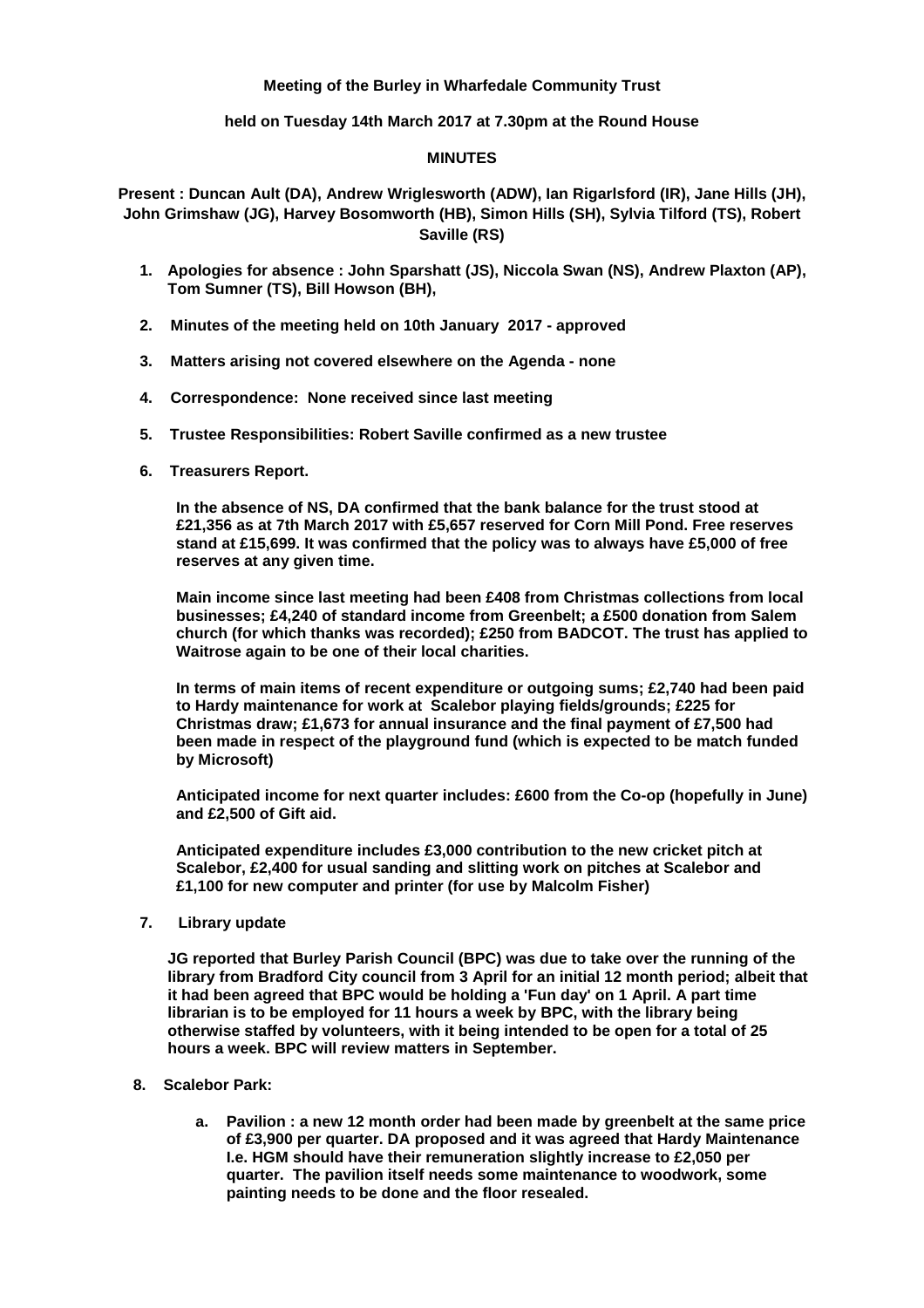- **b. Grounds and Pitches: it was noted that the pitches were generally in good condition and football could be played more or less continuously. SH suggested that the pitches may benefit from an occasional 'roll'. Sanding and slitting is to take place in mid April. The cricket 'all weather' pitch is to be laid in early April. The cost to BWCT will be £3,000 with the cricket club paying a similar amount. Payment for the pitch is to be made through BPC, saving the associated VAT.**
- **c. Greenbelt and woodland: The trees need to be assessed for safety. JG to make enquiry of who is dealing with the trees on the Green to see if they might also assist at Scalebor.**
- **9 Burley Playground update**

 **There has been a temporary delay (arising from an intervention by Bradford City Council on planning aspects) in phase 1 of the work in terms laying the new surface (which also requires a good period of dry weather). It is hoped that once the work begins it will take around 4 weeks to conclude. Costs have also been increased by additional drainage issues. Phase 2 which includes the installing of a zip wire (for which planning permission is needed) will be revisited once phase 1 is complete.**

### **10. Marketing:**

 **A sub committee meeting is to be arranged by IR shortly. RS will join sub-committee.**

 **Membership fees to remain the same for 2017/8. It was noted that remaining printed material could therefore still be used. The importance of the focus on membership was acknowledged, this being not only core income for BWCT but the best means of engaging with members and the village as a whole.**

**There is a continued focus in on line promotion of BWCT but all mediums of communication are to be reviewed.**

**The next newsletter will be in May, with BWCT membership to be promoted as usual. The deadline for any contribution will be end of April.**

 **It was suggested that the membership leaflets are distributed by hand again.**

**11 Membership**

**JG confirmed there were 800 members in 2016/7 (though this included members of the same family in many cases).**

**There was discussion about organising membership renewal remotely through BACS/PayPal. Reconciliation of entries is difficult. Specific software is used by clubs and societies but BWCTs requirements are simple and such programs are relatively expensive. HB mentioned that he is trialing 'mail chimp' for the classic car show event in August and will report further in due course. It was agreed that this or other software should be trialed later in the year.**

#### **12 Burley website and forum**

**A new computer system with up to date equipment (including computer, printer etc.) has being purchased for Malcolm Fisher. Malcolm is familiarising himself with this.**

**A server system is now also being considered, so that the website can be hosted remotely and more accessible to others with the appropriate permissions. This would allow upgrades such as easier reproduction on multiple devices.**

**It was noted that the website should be made to connect to Facebook.**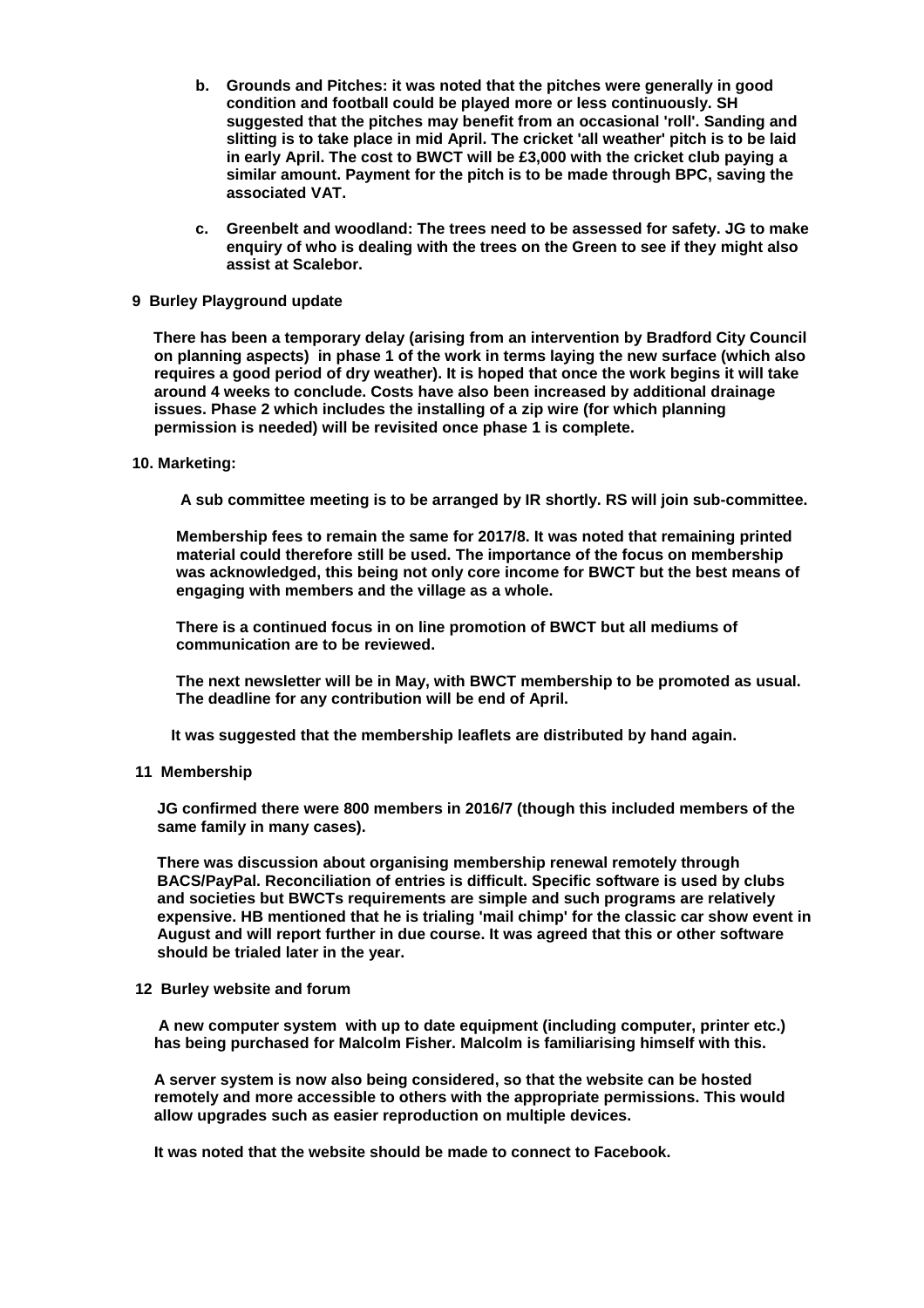### **13 Christmas Lights:**

**This will take place on Saturday 2nd of December. It would be helpful if Trustees could be available for this event.**

**BADCOT have suggested through Danny Schofield that there were some local traders who were benefitting from the event who were not currently contributing either to BWCT or BADCOT and that such traders should be asked to contribute beforehand.**

**14. Duck race**

**Time and date for 2017 is June 18th.**

**There was discussion around the number of tickets which should be allocated to other organisations. It was decided on this occasion to allocate 1500 tickets to the scouts with BWCT retaining the same number. In future tickets could be allocated to support other causes in the village as with the playground in 2016.**

 **15. The Round House:**

**JG reported that transfer of legal ownership to BPC should be completed on 1st of April. BPC will have a tenancy at will from that date. BPC had already drawn up a budget for certain external repairs to the masonry and guttering and the position will be reviewed later in the year to see if any painting can be done.**

**BWCT will be responsible for the interior and for lettings and utility bills. DA mentioned that a pop up flower shop would be using the building during every Saturday in March.**

 **16. Jubilee Garden/Pudding Tree Garden:** 

**DA mentioned that the lease on Pudding Tree garden was to be renewed later in 2017 for a further 10 years having agreed this with the owners.**

 **17. Hanging Baskets and Tubs:**

**Nothing particular to report. It was suggested that early Spring flowers might be planted in 2018.**

 **18. Fountain of Life**

**All work had been completed and maintenance is up to date. A sign is to be put up to deter illegal overnight parking in the area.**

**19. Corn mill pond**

 **Nothing to report.**

**20. War memorial and flower tubs.**

**A grant has been obtained from the war graves commission to cover 75% of expense of renovation including cleaning and repointing. The contractor has to be approved by the commission. Five new tubs are to be put around the memorial which BPC are organising.**

**21. BWCT: ideas for 2017 and assistance to other village organisations.**

**BWCT continues to be supportive of the proposed new scouts hut. Children's activities at the library had also been discussed.**

**There was a general discussion about other events or initiatives involving the village and ideas are to be collated and discussed at the next meeting.**